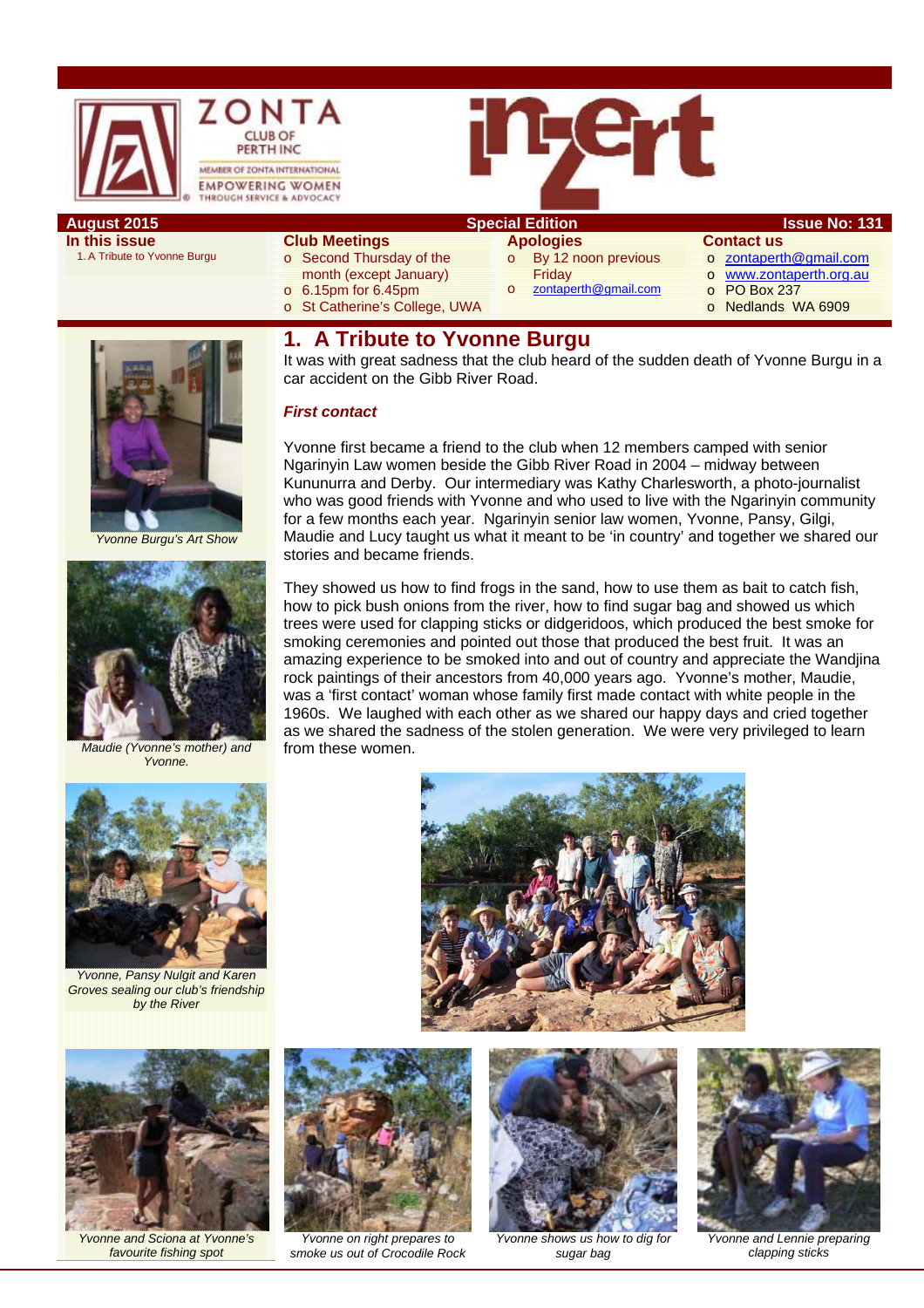

*Sciona Browne with the Wandjina painting that we used on greeting cards* 



*Kathy Charlesworth, Yvonne Burgu and Becky Boo visit a club meeting* 



*Sister Frances with Yvonne's woomera at the Art Show launch* 





*Glen Wilson and Yvonne at Yvonne's house (Kathy, Sciona, Mary and Maudie behind)* 

### *The friendship continues*

In 2005, Yvonne was invited by the United Nations to fly to Geneva to display a banner she had painted to commemorate the end of the decade of indigenous people. Our club hosted her through Perth and 'kitted her out' for the Northern Hemisphere. On her return she gave us a Wandjina painting to thank the club members for their hospitality. We took a photo of the painting and used it on greeting cards that we sold to raise funds for Ngarinyin projects.

The Ngarinyin girls at boarding school at Lesmurdie were occasionally brought by Sister Frances to meet up with Yvonne when she was in Perth and Zontians would host 'catch ups' at Cicerellos in Fremantle with the girls 'kicking on' to Wendy MacGibbon's house for afternoon tea.

Club members were kept up-to-date with activities in the Kimberley whenever community nurses Mary Jane Lynch or Angie Fisher were in town. Kathy, Yvonne and Yvonne's granddaughter "Becky Boo" visited us at club meetings and whenever they were in the city they caught up with the Zonta mob!

In 2005, Yvonne and Kathy hatched up an idea to raise money to buy a vehicle so that the women could access the traditional hunting grounds in the wet season when the roads to Derby and Kununurra were closed. Yvonne painted her heart out for a month and Zonta mob helped her to stage her first solo art show.

This was a wondrous event that saw Yvonne blossom from a shy woman to a confident leader of her community. Members and friends rallied to support Yvonne and together found a venue for the 'gallery', learned how to hang the paintings from professional curators, transcribed Yvonne's verbal stories into text, created a range of promotional materials to promote her show and Kathy arranged for feature stories in the West Australian newspaper. Yvonne's paintings were beautiful and around \$40,000 was raised– sufficient to purchase a Toyota Hilux ute that was dubbed "the White Angel" by Becky Boo.

A special launch night was held at which Sister Frances spoke of Yvonne's life and work. She showed a carving of a woomera that Yvonne had created many years before – we did not realise Yvonne could carve so this was a surprise to us all! Sister Frances spoke of the stories behind the paintings and for a while the audience was transported to the ancient times in the Kimberley. Two of Yvonne's largest works were later displayed at the Zonta International Convention in Melbourne in 2006 and caused quite a stir.



*Yvonne prepares for her art show The White Angel ready to go to her new home in the Kimberley*



*Some of the paintings*



*Yvonne – mission accomplished*

### *The return journey*

In 2007, five members returned to the Gibb River with Kathy Charlesworth: Sciona Browne, Fiona Crowe, Mary Gurgone, Carole Theobald and Glen Wilson. This time we camped in Yvonne's garden for a couple of nights before moving on to a special fishing spot called Mungaray and also to Miner's Pool. On one night there were nearly 30 of us camping by the river. Thanks to the generosity of a Zontian in the USA, we purchased enough fishing lines for the students at Wanalirri Primary School at Gibb River Station and Mount Barnet Primary School. The children at Wanalirri wrote their names on the lines and a few of us went fishing at Yvonne's favourite fishing spot at Mungaray to try them out. It was a privilege to be accepted by the community and it touched our hearts to be called 'auntie' by the young ones.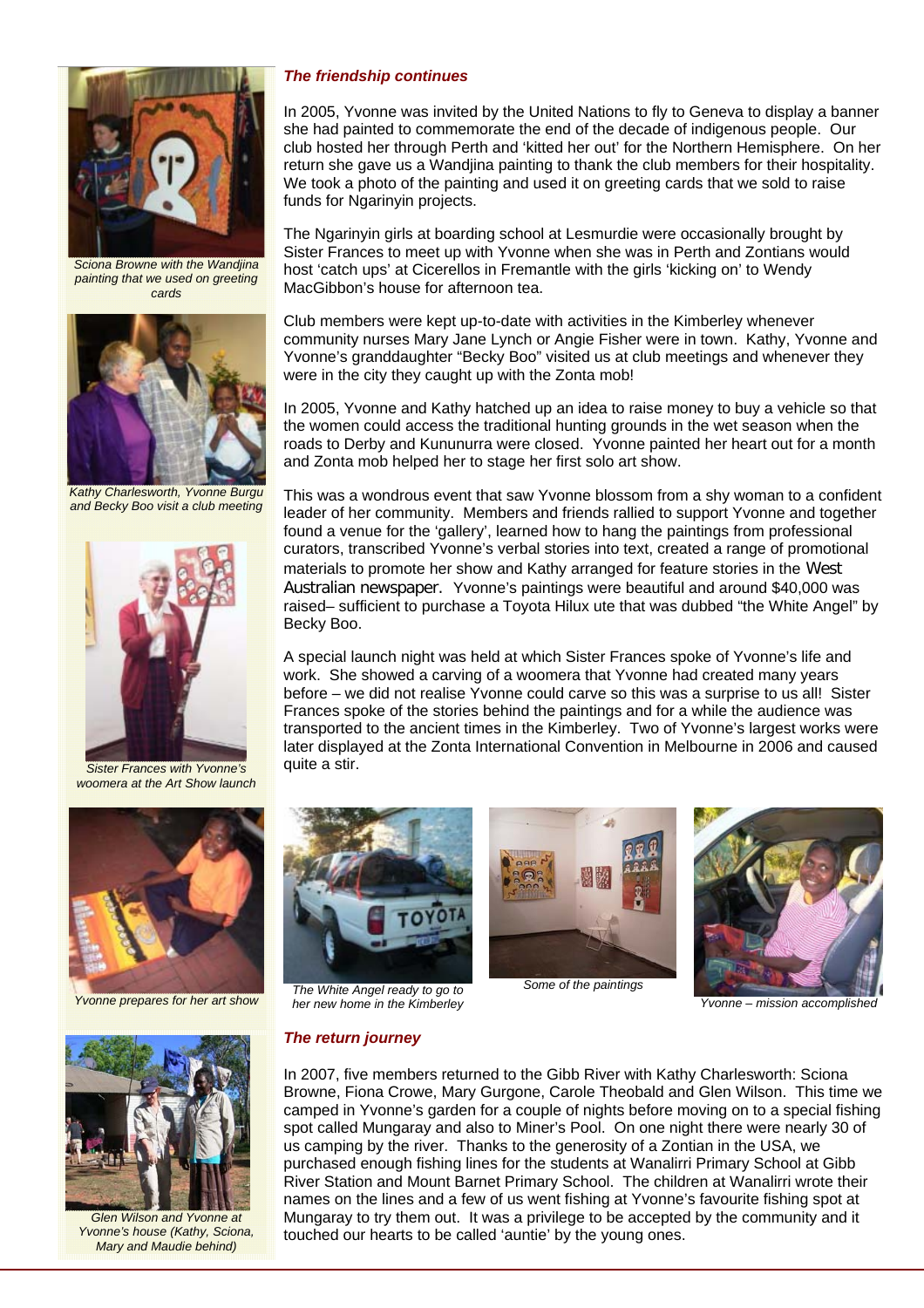

*Yvonne at Ngallungunda – the source of Inspiration for her paintings* 



*Fiona Crowe, Yvonne Burgu and a little 'un prepare the fishing lines* 



*Yvonne watches as Sciona and Fiona cut off the padlock to get access for Nancy to visit her custodial site of Donkey Creek* 



*Yvonne with a fish caught on a seaside fishing trip with Kathy Charlesworth* 

One day Yvonne and Nancy took us for a walk to see their special Ngallungunda art – the source of Yvonne's inspirational work. It seemed to take ages in the heat to walk to this special place – but it was worth it. We just sat together and soaked up the history of this magical place – imagining the people from thousands of years ago that painted it. On this visit we were in awe of the generosity of the senior law women – they 'grew up' children in the community and gave each and every one a cuddle before they all went to bed – these children knew they were loved. Yvonne was often 'growing up' a number of children and always made sure they ate before she did. She was also crazy about her three little dogs and we had great fun playing with them. Yvonne made the most magnificent damper and was a dab hand at making a cup of tea anywhere in the bush. She always had her large tea mug handy and a pack of cards in her pocket.

Another day we went to Donkey Creek, where Yvonne's good friend Nancy was the custodian. The gate to the site had been padlocked by a local tourist operator – denying Nancy access to her sacred site of which she was the custodian. So, together we sourced some bolt cutters and cut off the padlock and all cheered when we were able to drive through to Donkey Creek.

Ngarinyin customs are complex and Yvonne asked us to help her complete some 'sorry business' following the death of a relative, so that she could once more be reunited with her extended family. This was an absolute privilege and I will never forget Sciona Browne shaving Yvonne's head, us all helping Yvonne and her sister Pauline prepare for the ceremony, laying out clothes and food, finding the correct leaves for the smoking ceremonies whilst trying to be respectful of the ceremonies by 'keeping in the background'. Yvonne was so happy when it was all over and it was wonderful to see her reunited with her extended family.



Yvonne was part of the bush puppet camp that was an element of our club's Yarri Wada project. Unfortunately she could not come down to Perth with Pansy Nulgit and the team for the World Puppet Festival that was held at the Perth Concert Hall where the 4m high gwion gwion puppets they had made were displayed.

Yvonne would arrange for her granddaughter Becky Boo, together with other relatives Daniel and Nelita to stay with Carole and David Theobald for weekends from boarding school at Bindoon Agricultural College. It was great fun being able to reciprocate some of the hospitality we had been shown in the Kimberly and share the sights of Perth with the next generation.

The club kept in contact with Yvonne mostly through Kathy Charlesworth and when Kathy was very sick, Yvonne came down to be by her bedside, literally sleeping on the floor next to her, in the hospice. We made up a book of the 'Ngarinyin experiences' and Yvonne and Kathy looked at the photos in it together and re-lived old times.

Yvonne was a selfless woman, a senior law-woman who took a great pride in her culture and traditions, a caring woman who 'grew up' children when needed and a wellrespected community leader.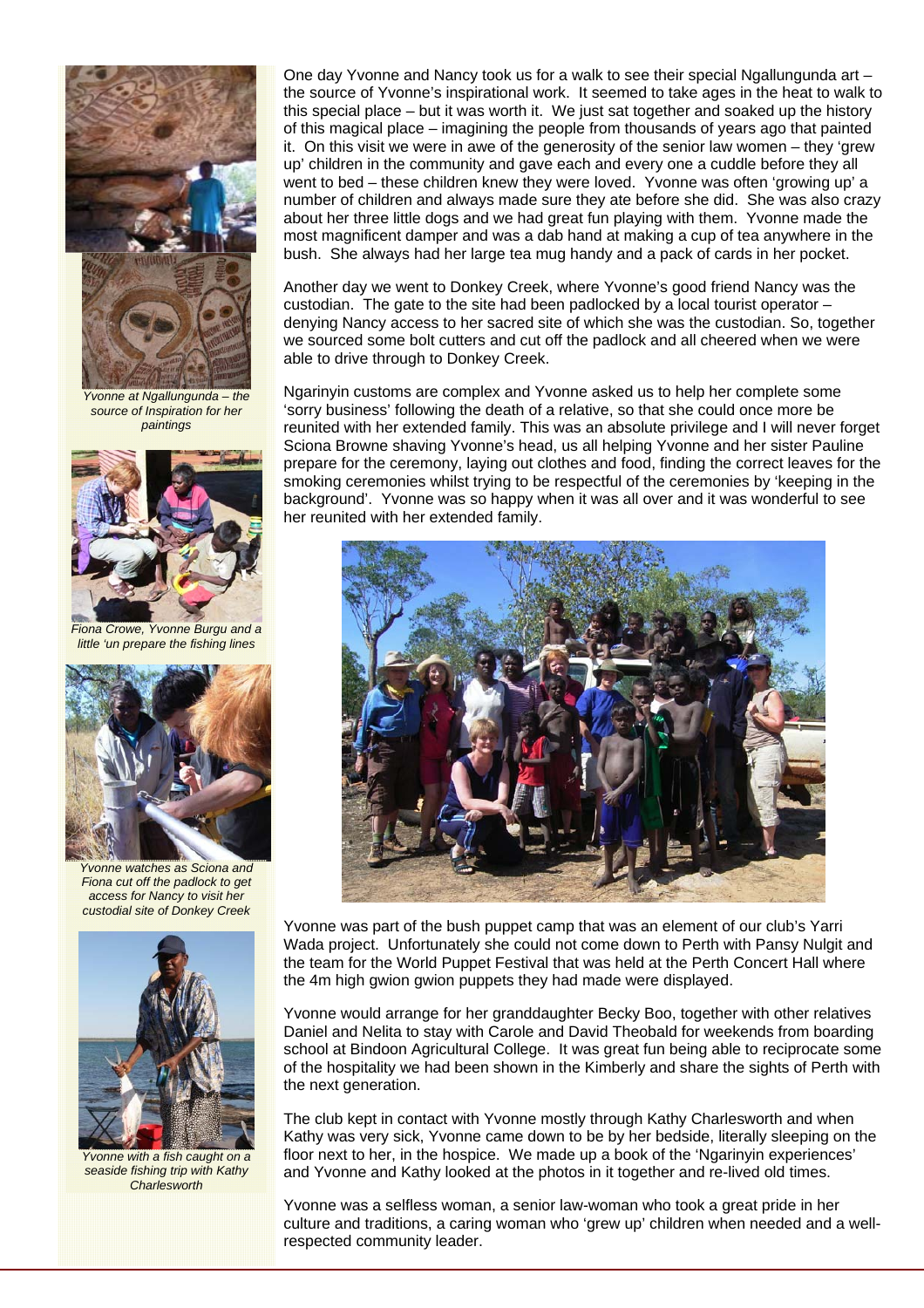

*David, Carole and Sciona at the start of the journey* 



*Sciona and David fit the tarp on the ute* 



*David at the Boab prison tree* 



*Two white crosses mark the site where Yvonne and Narelle were killed.* 



*Magnificent Kimberley country* 

### *Farewell to Yvonne*

Yvonne's funeral was held on Saturday 1 August 2015 at the Gibb River Station. Club members Sciona Browne and Carole Theobald just knew that they had to go to say farewell to their dear friend as they held her in such high regard. They were accompanied by Carole's husband David, who had also known Yvonne through the White Angel and Art Show experiences, hosting her young relatives on weekends from boarding school, impromptu visits when she was in town and of course telephone calls. This is Carole's story of the journey…

The first challenge was getting to the Kimberley – in the end we flew to Derby on Thursday 30 July and hired a four wheel drive from there. Four wheel drives were in short supply as there were two weddings and a funeral on in Derby that weekend – so even though we had booked a few weeks ahead, the only vehicle available was an old manual dual cab ute. The first stop was to the hardware store to get a huge tarpaulin to cover the back tray so that our luggage etc would have some protection from the dust of the Gibb River Road. When the car hirer learned that we were going to Gibb River and intended to take fresh provisions with us, he also lent us a very large esky and some tie down straps.

David and I spent the day making lists, shopping having a good look at the Mowanjum Art Gallery, Derby Town Airport, Derby jetty and visiting the boab prison tree. This gave Sciona chance to have a rest at the Spinifex Hotel as she had literally worked through the night before. We met up for dinner and had an early night in readiness for the long day ahead.

The next day our first stop was to the supermarket where we filled the big esky and a couple of large foam eskies with fruit and vegetables and loads of ice. We took a 'slab' of water bottles, as with all the dust on the road it can make you very dry. We had been told that the site of Yvonne's accident was about 95 km out of town, so we set the trip meter so that we could stop at the site for a moment of reflection.

Two white crosses covered in flowers marked the site of the accident where Yvonne and her friend Narelle were killed. The road was straight, though unsealed - and only a couple of hundred metres from the start of the bitumen. Apparently, the tyres were worn and they got two punctures and the vehicle rolled – throwing Yvonne out in the process. We all added some yellow roses to Yvonne's cross and spent some time in reflection.

It is about 475 km from Derby to Gibb River Station and the road was in quite good condition compared to previous years. Many of the tricky sections have been sealed and the road must have been recently graded as there were not many 'ruts'. The rivers, that are impassable in the wet season, were mostly dried up. The country was magnificent – big blue skies and long horizons.

Imintji Store has closed – so the first fuel (and ice cream) stop is now at Mt Barnett, 306 km from Derby. There was quite a bit of traffic on the road – but that was to be expected as it is the tourist season. Occasionally trucks passed by and the dust was blinding. About 40 km from Gibb River, we noticed a car that had broken down so stopped to help. This turned out to be Terrence and his family – relations of Yvonne – who were also on their way to the funeral. Unfortunately, the hired ute did not contain any tools, so we left some bottles of water and went to get help from Gibb River. We arrived at Gibb River Station just as the sun was setting and went to see Yvonne's son, Quenty, and he drove out to rescue his cousins.

At Gibb River Station we stayed with the Principal of Wanalirri Primary School and his family. Dean and Michelle Savoia and their young children Daemon and Kieran and Michelle's mother, Joan, gave us a very warm welcome. Sciona had first met the Savoia's in Halls' Creek and they had only moved to Gibb River about eight months previously. Over the next couple of days we were spoiled with kindness and wonderful food. It was lovely to see Sister Frances too as she was also staying in the Savoia's house. Next door, the Bishop Christopher Saunders, his driver and Father Nicholas Kipkemboi from Kalumburu had taken up residence for the weekend.

Gibb River Station community was overflowing - with the population swelling from around 60 to over 300 – there were people and vehicles everywhere. There had recently been a muster and the cattle pens next to the house were full and a few scary looking bovines with large horns were wandering around the road by the house!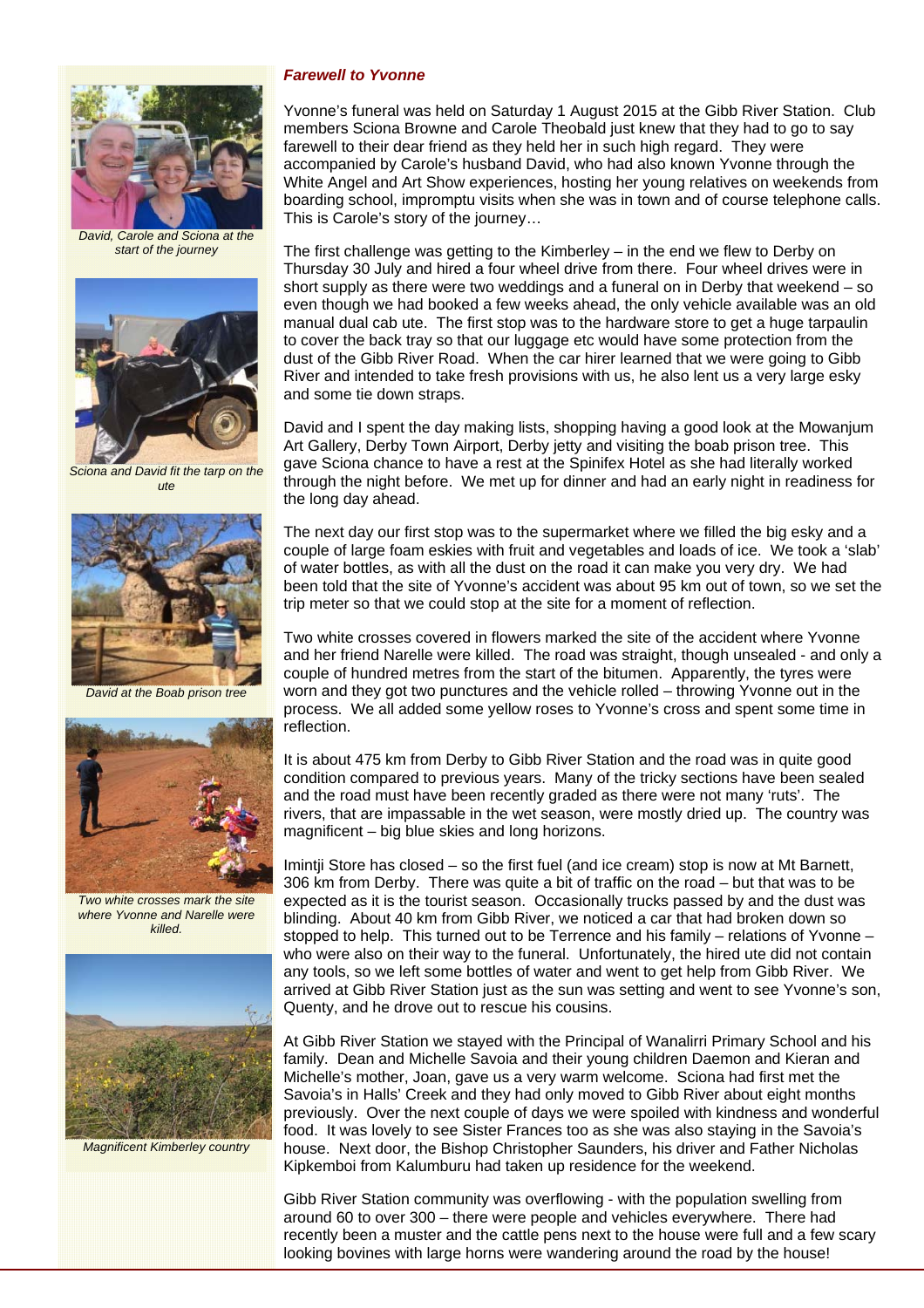

*When cars pass the dust can be blinding…* 



*Arriving at Gibb River at sunset* 



Wanalirri Catholic Primary School



*David Theobald and Sciona Browne at Gibb River graveyard* 



*Kathy Charlesworth's ashes are in the graveyard* 



*Yvonne's grave* 

The school was the site for the funeral and tissue paper flowers were used to decorate the pillars on the verandah. Everyone in the household helped to put chairs on the lawn and set up the sound system for the funeral. Yvonne's coffin arrived by plane from Derby. It was transferred to a 'troopie' and taken to her house for the family to have a private farewell before coming to the school for the funeral service.

Interestingly, the funeral was themed with everyone wearing either blue and black or white and black. Sciona became 'support crew' to Sister Frances and could be seen driving off in her ute to meet people from planes or deliver items around the community. They did an amazing job.

The coffin was made of beautifully polished wood with brass handles and when it left Yvonne's house the whole community walked slowly behind it. The coffin was carried by Yvonne's relatives to a place of honour under the school's verandah and covered with flower arrangements and a large framed photograph. It was very moving to see that people of all nationalities had come from throughout the Kimberley (and Perth) to say farewell. There were over 300 people on the school's lawn.

Given the private nature of the funeral, Sciona, Carole and David did not take any photographs as they did not think it was respectful to take photos of people in their grief. The Bishop conducted the service assisted by Father Nicholas and Sister Frances. Mary Jane Lynch (the community nurse), Michelle and Sciona handed out the beautiful orders of service and memorial booklets of Yvonne's life that had been prepared by the Savoia's. We had also brought a framed photograph and this was placed near the temporary altar. There were many tears and people came bearing boxes of tissues that were distributed among the congregation.

During the funeral Bishop Saunders spoke about Yvonne's life and the importance of 'stepping up' – this was timely as we are all concerned about who will fill the vacuum that Yvonne has left. The children from the school sang songs and read kind words and together we reflected on how Yvonne had touched our lives. After the mass had been completed the coffin was once more placed in the troopie with the doors opened. Yvonne was taken on her final journey to the graveyard followed by hundreds of people who had loved her. I couldn't help but notice the eagles soaring above the school and Yvonne's little dog following the coffin.

The graveyard at Gibb River is very small and you have to have special permission to be buried there. A grave had been dug the day before – no mean feat given the hard ground – and after a short service the followers placed handfuls of soil onto the coffin. A group of young men, including Daniel who used to stay with us when he was at boarding school, took turns to fill in the grave.

The final salute to Yvonne took the form of hundreds of flowers being placed on her grave – a mass of colour. Sister Frances had brought a beautiful white engraved cross for the grave that she decorated with a rosary. Yvonne is now at rest only a few hundred metres from where she was born. She is now near her mother, Maudie White and her close friend Kathy Charlesworth.

We went to visit Yvonne's sister Marcia. She is also on the community's board and we stressed that if she needs support that Zonta mob is there to help her. Standing outside her house as the sun set we noticed Yvonne's grave suddenly light up – thanks to the solar lights that had been placed on it. This was a gorgeous idea and will be my lasting impression of the day.

Following the funeral, the community had arranged a 'wake' on the village green and teams of people had been making sandwiches and cooking an animal for a feast. It is not often that families are able to get together 'in country' and through the sadness familial bonds were strengthened as they grieved together.

We retired to the hospitality of the Savoia's home where we shared a lovely evening reminiscing about Yvonne with the family and the Bishop, his driver, Father Nicholas, Sister Frances and Mary Jane. We learned that Yvonne had written the first letter that saw the primary school established at Gibb River and Sr Frances was one of the first teacher's at the school. Yvonne was also a community leader and was on the board of directors that operated the community. On the day of her death, she was driving into Derby so that she could be a character witness for someone in a court case.

The next day (Sunday), there was no water in the taps as with all the extra people in